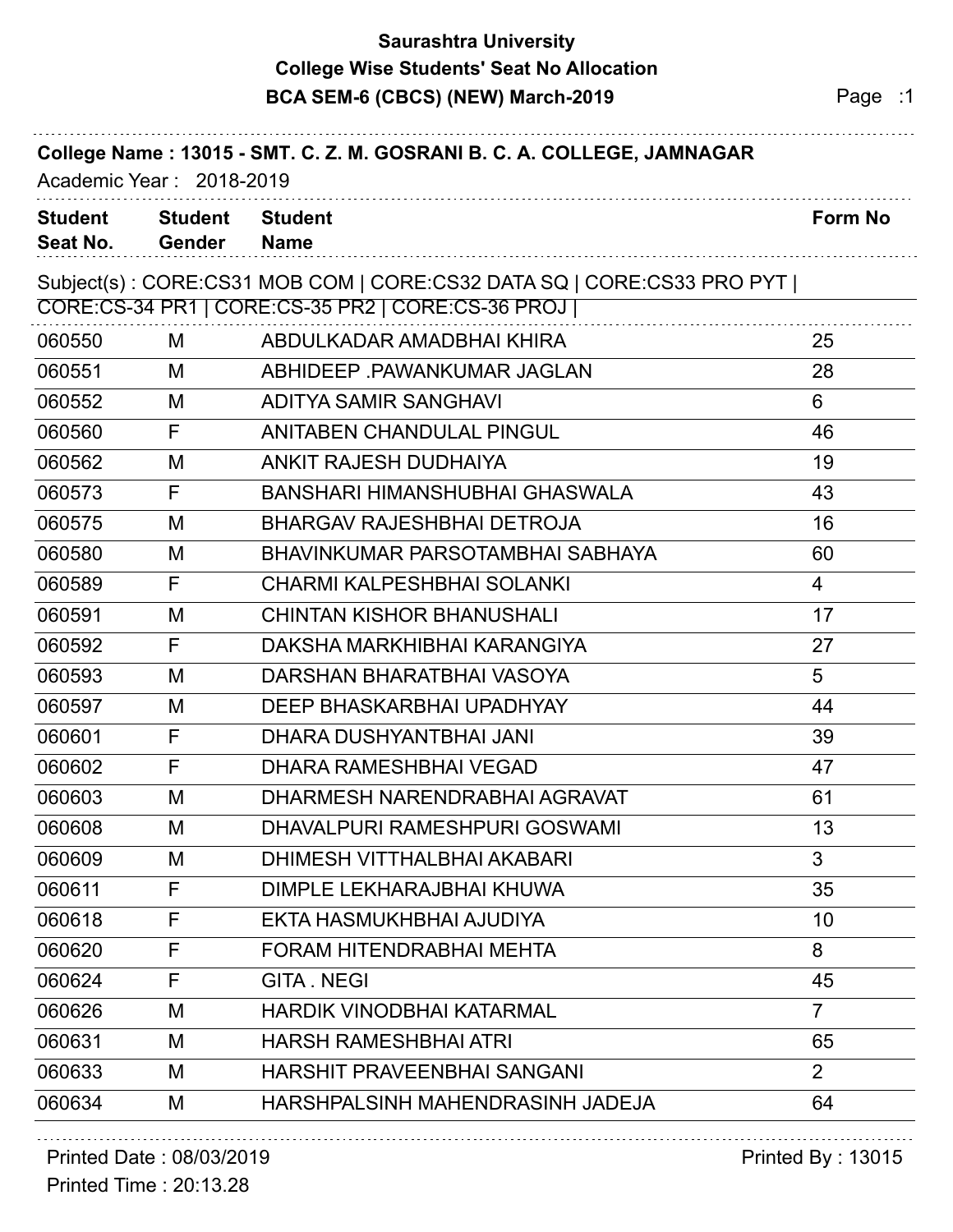## **Saurashtra University BCA SEM-6 (CBCS) (NEW) March-2019 Page :2 College Wise Students' Seat No Allocation**

| College Name: 13015 - SMT. C. Z. M. GOSRANI B. C. A. COLLEGE, JAMNAGAR<br>Academic Year: 2018-2019 |                                 |                                     |                |  |  |
|----------------------------------------------------------------------------------------------------|---------------------------------|-------------------------------------|----------------|--|--|
| <b>Student</b><br>Seat No.                                                                         | <b>Student</b><br><b>Gender</b> | <b>Student</b><br><b>Name</b>       | <b>Form No</b> |  |  |
| 060651                                                                                             | F                               | <b>JAGRITI SINGH BRIJESH KUMAR.</b> | 41             |  |  |
| 060656                                                                                             | M                               | JAYDEEP HEMANTBHAI NANDA            | 55             |  |  |
| 060665                                                                                             | F                               | <b>JIGNABEN VALJIBHAI DABHI</b>     | 24             |  |  |
| 060675                                                                                             | M                               | KARAN JAYESHBHAI CHANDRA            | 32             |  |  |
| 060676                                                                                             | M                               | KARAN MAHESHBHAI PARMAR             | 37             |  |  |
| 060688                                                                                             | F                               | KINJAL SANGANI SANJAY SANGANI       | 18             |  |  |
| 060689                                                                                             | F                               | KIRAN HANSRAJBHAI VEGDA             | 36             |  |  |
| 060690                                                                                             | M                               | KISHAN NITINBHAI LAKHIYAR           | 69             |  |  |
| 060691                                                                                             | F                               | KISHORI MANSUKHBHAI BHANDERI        | 54             |  |  |
| 060694                                                                                             | F                               | KRISHNA SANJAYBHAI ADREJA           | 57             |  |  |
| 060697                                                                                             | F                               | <b>KRUTI MAHENDRA CHAUHAN</b>       | 33             |  |  |
| 060699                                                                                             | M                               | KULDIPSINH NARUBHA JADEJA           | 66             |  |  |
| 060700                                                                                             | M                               | <b>KUNAL HITESH GOSRANI</b>         | 59             |  |  |
| 060702                                                                                             | M                               | M AKIM A RAJAK KASMANI              | 34             |  |  |
| 060712                                                                                             | F                               | <b>MANSI MANSUKH RABADIYA</b>       | 20             |  |  |
| 060713                                                                                             | M                               | <b>MAYANKKUMAR DILIPKUMAR OZA</b>   | 40             |  |  |
| 060717                                                                                             | M                               | <b>MEET PARESH BHAI HARVARA</b>     | 53             |  |  |
| 060718                                                                                             | F                               | <b>MEGHAVI SUDHIRBHAI TRIVEDI</b>   | 29             |  |  |
| 060722                                                                                             | M                               | MILAN MULJIBHAI RATADA              | 38             |  |  |
| 060723                                                                                             | M                               | <b>MILAN PARSOTAMBHAI SURELIA</b>   | 23             |  |  |
| 060731                                                                                             | M                               | MUNINDRA CHETANKUMAR ZINZUVADIA     | 30             |  |  |
| 060732                                                                                             | F                               | <b>MUSKAN FATEMA SADIK MUSANI</b>   | 50             |  |  |
| 060741                                                                                             | F                               | NIDHI PREMJIBHAI FALDU              | 56             |  |  |
| 060743                                                                                             | M                               | <b>NIKHIL GIRISHBHAI CHANDRA</b>    | 58             |  |  |
| 060747                                                                                             | F                               | NIMITABEN JAYANTILAL SHINGADIYA     | 31             |  |  |
| 060762                                                                                             | F                               | PRACHI RAJESH KAKAIYA               | 15             |  |  |
| 060775                                                                                             | F                               | RADHIKA KISHOR AGHERA               | 14             |  |  |
| 060779                                                                                             | M                               | RAJ DINEDHBHAI HARVARA              | 49             |  |  |

### Printed Date : 08/03/2019 **Printed By : 13015**

Printed Time : 20:13.28